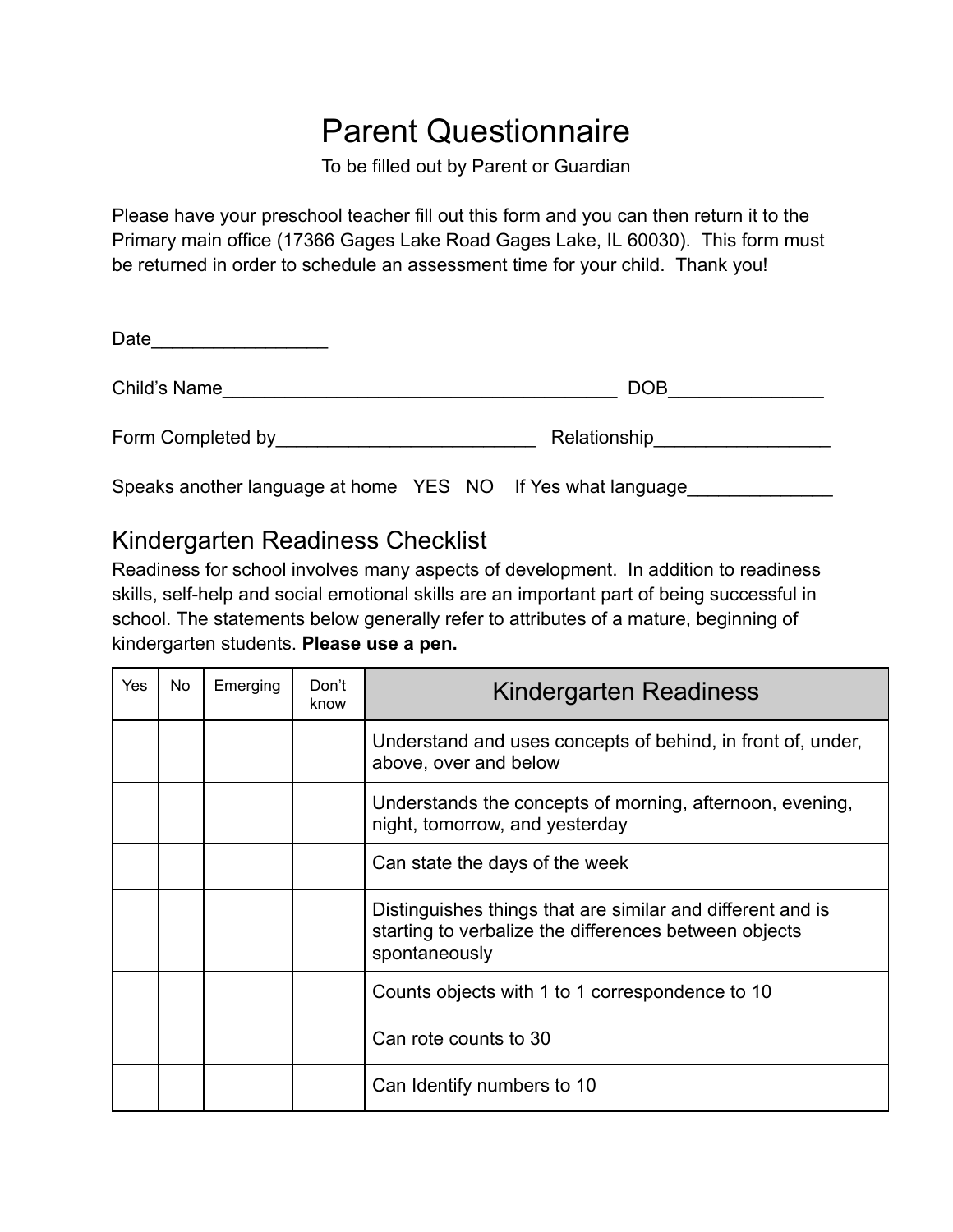|  |  | Produces sounds of the letters of the alphabet                   |
|--|--|------------------------------------------------------------------|
|  |  | Can identify lowercase and capital letters                       |
|  |  | Uses complete sentences containing at least 5 words              |
|  |  | Remembers and follows simple three step directions               |
|  |  | Is well coordinated when she/he walks, runs, and jumps           |
|  |  | Is consistently right or left handed                             |
|  |  | Correctly identifies colors                                      |
|  |  | Correctly identifies 4 basic shapes                              |
|  |  | Recites the alphabet                                             |
|  |  | Is able to concentrate on a task without being distracted        |
|  |  | Is able to play cooperatively with other children                |
|  |  | Is able to verbalize anger and frustration instead of acting out |
|  |  | Is able to hold a writing tool correctly                         |
|  |  | Can cut with scissors correctly                                  |
|  |  | Can identify name in print                                       |
|  |  | Can write first name                                             |
|  |  | Can identify the letters of first name                           |
|  |  | Is able to sit and listen to a story                             |
|  |  | Is able to communicate needs, wants and thoughts verbally        |
|  |  | Enjoys looking at books                                          |
|  |  | Engages in imaginary play at home                                |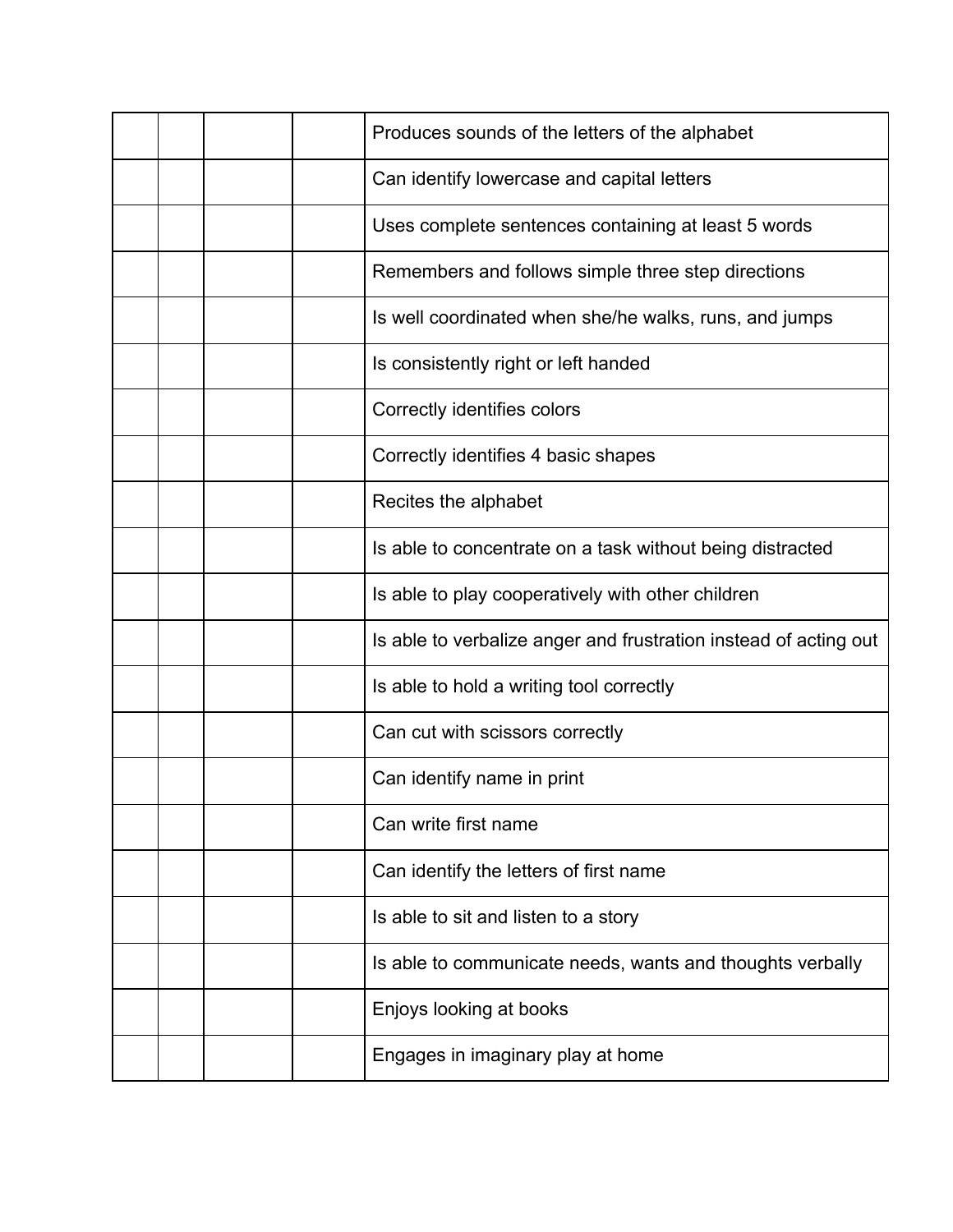| Yes | <b>No</b> | Emerging | Don't<br>know | <b>Self Help Skills</b>                                                                 |
|-----|-----------|----------|---------------|-----------------------------------------------------------------------------------------|
|     |           |          |               | Recognizes problems and tries to solve them                                             |
|     |           |          |               | Follows safety rules (stays away from something hot, does<br>not run in the street ect) |
|     |           |          |               | Zips clothing without help                                                              |
|     |           |          |               | Buttons clothing without help                                                           |
|     |           |          |               | Toilets him/herself independently                                                       |
|     |           |          |               | Washes and dries hands independently                                                    |
|     |           |          |               | Blows and wipes nose without being asked                                                |
|     |           |          |               | Brushes teeth independently                                                             |
|     |           |          |               | Gets dressed without help                                                               |
|     |           |          |               | Puts shoes on correct feet                                                              |
|     |           |          |               | Wets or soils pants                                                                     |
|     |           |          |               | Picks up after self without being asked                                                 |
|     |           |          |               | Uses a fork and spoon independently                                                     |
| Yes | No        | Emerging | Don't<br>know | <b>Social Emotional Development</b>                                                     |
|     |           |          |               | Knows when people are happy or sad                                                      |
|     |           |          |               | Has tantrums (cries, stomps feet)                                                       |
|     |           |          |               | Separates from adults without problem                                                   |
|     |           |          |               | Cries when frustrated                                                                   |
|     |           |          |               | Plays well with other children                                                          |
|     |           |          |               | Solves problems with talking instead of hitting, pushing or                             |